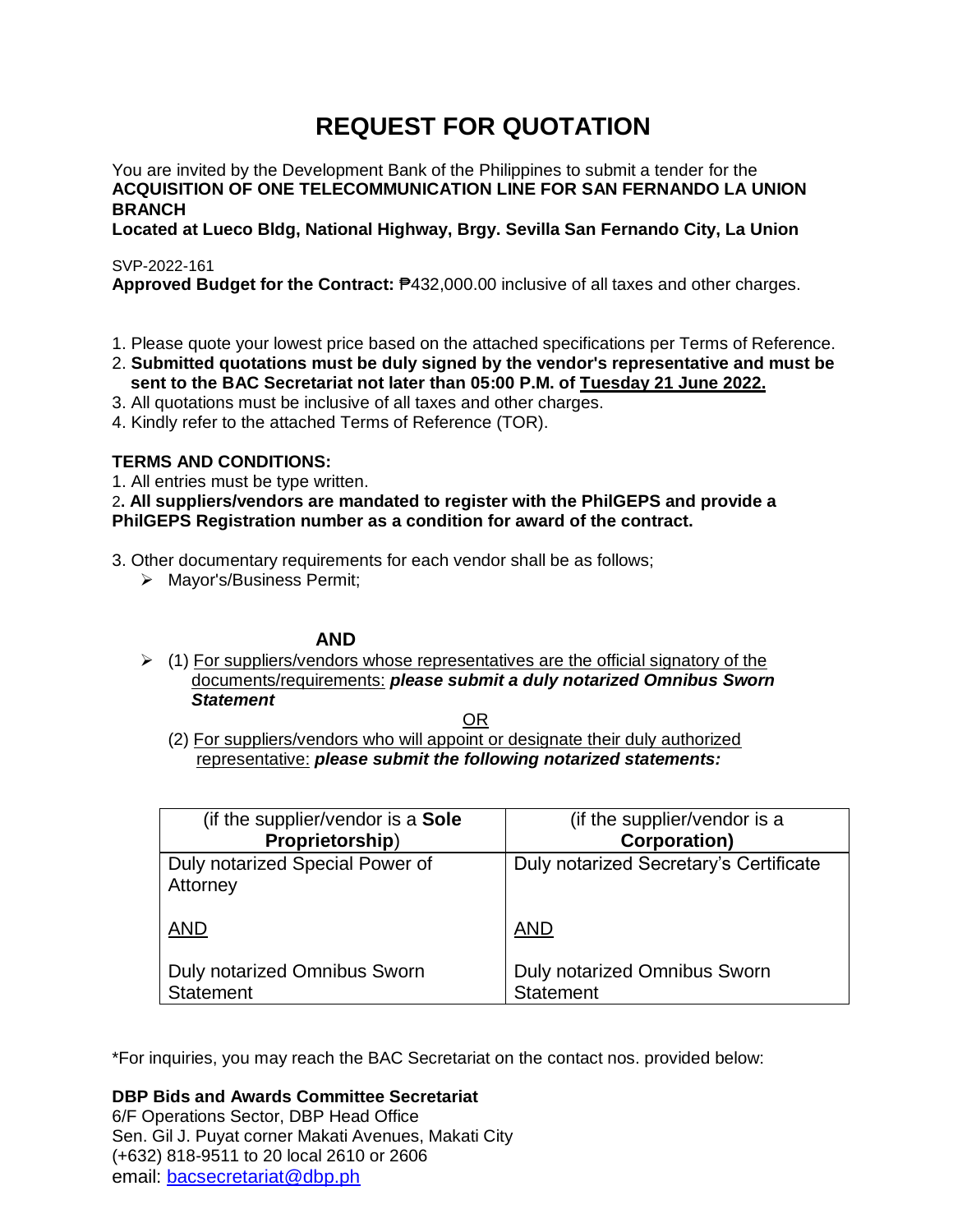#### **Annex A**

# ACQUISITION OF NEW, ADDITIONAL AND/OR REPLACEMENT TELECOMMUNICATION LINE/CONNECTIVITY SERVICE FOR THE DEVELOPMENT BANK OF THE PHILIPPINES (DBP)-SAN FERNANDO LA UNION BRANCH

## APPROVED BUDGET FOR THE CONTRACT: Telco A:Php 432,000 Telco B: Php 432,000

#### **TECHNICAL SPECIFICATIONS**

#### A. BACKGROUND

The telecommunication connectivity service (line) is for the connection of DBP online systems, services and facilities in any of the following DBP remote sites:

A.1. Branch Office, including:

A.1.a. Lending Center

- A.1.b. Cash Center
- A.1.c. Branch-Lite Unit
- A.2. Automated Teller Machine (ATM)

#### **B. OBJECTIVE**

To acquire stable, reliable and secure telecommunication connectivity/line service to link DBP remote sites to the Head Office from an authorized and qualified telecommunication service provider (Telco).

#### C. COVERAGE OF THE CONTRACT

The contract will be for a one (1) year period starting from date of acceptance of service with the option for automatic renewal.

#### **D. MINIMUM SPECIFICATIONS**

- D.1. Connectivity/Line Service Availability
	- > The minimum availability of service is 99.6%.
- D.2. Connectivity/Line Specifications
- D.2.a. Branch Office ☑
	- D.2.a.i. Wired MPLS/VPN, Radio Last Mile with minimum of 10 Mbps bandwidth
	- D.2.a.ii. Inclusive network equipment, such as router and or router/modem, must not be on End-of-Life/End-of-Support status within the contract period
	- D.2.a.iii. Router must support GRE/mGRE tunneling and IP Security (ex. dynamic VPN) and SNMP
	- D.2.a.iv. DBP shall have the full access of the router
	- D.2.a.v. Provide near real time and historical link monitoring
- D.2.b. ATM Wired П
	- D.2.b.i. VPN connection at least 128 Kbps via MPLS
	- D.2.b.ii. Inclusive network equipment, such as router and or router/modem, must not be on End-of-Life/End-of-Support status within the contract period
	- D.2.b.iii. Support GRE tunneling and SNMP
	- D.2.b.iv. Provide near real time and historical link monitoring

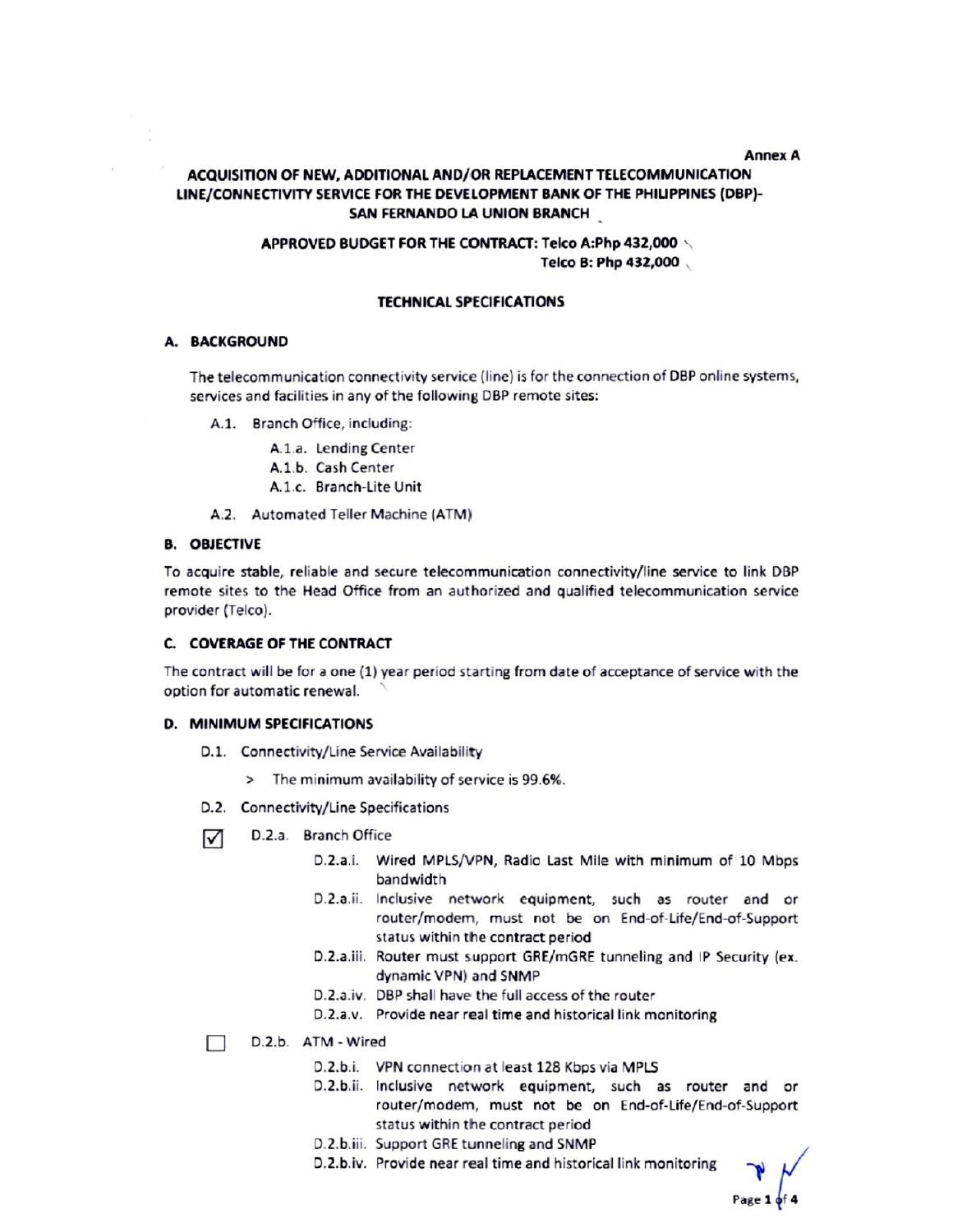ACQUISITION OF NEW, ADDITIONAL AND JOR REPLACEMENT OF TELECOMMUNICATION. LINE/ CONNECTIVITY SERVICE FOR THE DEVELOPMENT BANK OF THE PHILIPPINES (DBP)

- $\Box$  D.2.c. ATM Wireless
	- D.2.c.i. Provide data transmission function by public GPRS/ GSM network or higher
	- D.2.a.vii. Inclusive network equipment, such as router and or router/modem, must not be on End-of-Life/End-of-Support status within the contract period
	- D.2.c.ii. Support GRE Tunneling and SNMP
	- D.2.c.iii. Provide GUI access for local and remote management
	- D.2.c.iv. Operate at -30~+75°C temperature
	- D.2.c.v. Has LED status indication
	- D.2.c.vi. Support RJ45 console port
	- D.2.c.vii. Include: 1 power cord, 2 antennas, 1 console cable, 1 set documentation
	- D.2.c.viii. Provide near real time and historical link monitoring.
	- D.2.c.ix. Meet the average latency requirement of not greater than 200ms measured using the Ping utility or any similar mobile applications
	- D.2.c.x. Meet signal requirement of not less than 2 bars measured using mobile or similar devices capable of said measurement
	- D.2.c.xi. DBP shall have full access to the Modem/Router
- D.3. Support Services and Incident Management
	- D.3.a. The Telco shall provide 24 x 7 onsite, telephone and email support. For every service unavailability/downtime reported, the response time shall be within thirty (30) minutes.
	- D.3.b. Upon the occurrence of service unavailability/downtime, the Telco shall:
		- D.3.b.i. Conduct problem isolation/resolution and link restoration activities
		- D.3.b.ii. Notification via electronic mail (E-mail) and telephone within one (1) hour of the occurrence
		- D.3.b.iii. Minimum of twice a day status report to DBP via E-Mail
		- D.3.b.iv. Estimated time of arrival (ETA) if onsite activities required
		- D.3.b.v. Estimated time of resolution (ETR)
		- D.3.b.vi. Root cause
		- D.3.b.vii. Comply with DBP policies on security and confidentiality during support services.
	- D.3.c. The Telco shall submit an incident report stating the reason/s for the outage and detailing the steps undertaken to resolve a particular problem upon DBP's request.
- D.4. Service Performance Review
	- > The Telco shall conduct a performance review session at least once every quarter of a year

#### E. TELECOMMUNICATION CONNECTIVITY/LINE REQUIREMENT CLASSIFICATION

The primary objective of the following provisions is to have multiple Telcos per site, providing service redundancy, high availability and avoiding single point of failure.

- **College** E.1. New Telecommunication Line Requirement
	- E.1.a. Covered Sites

Page 2 of 4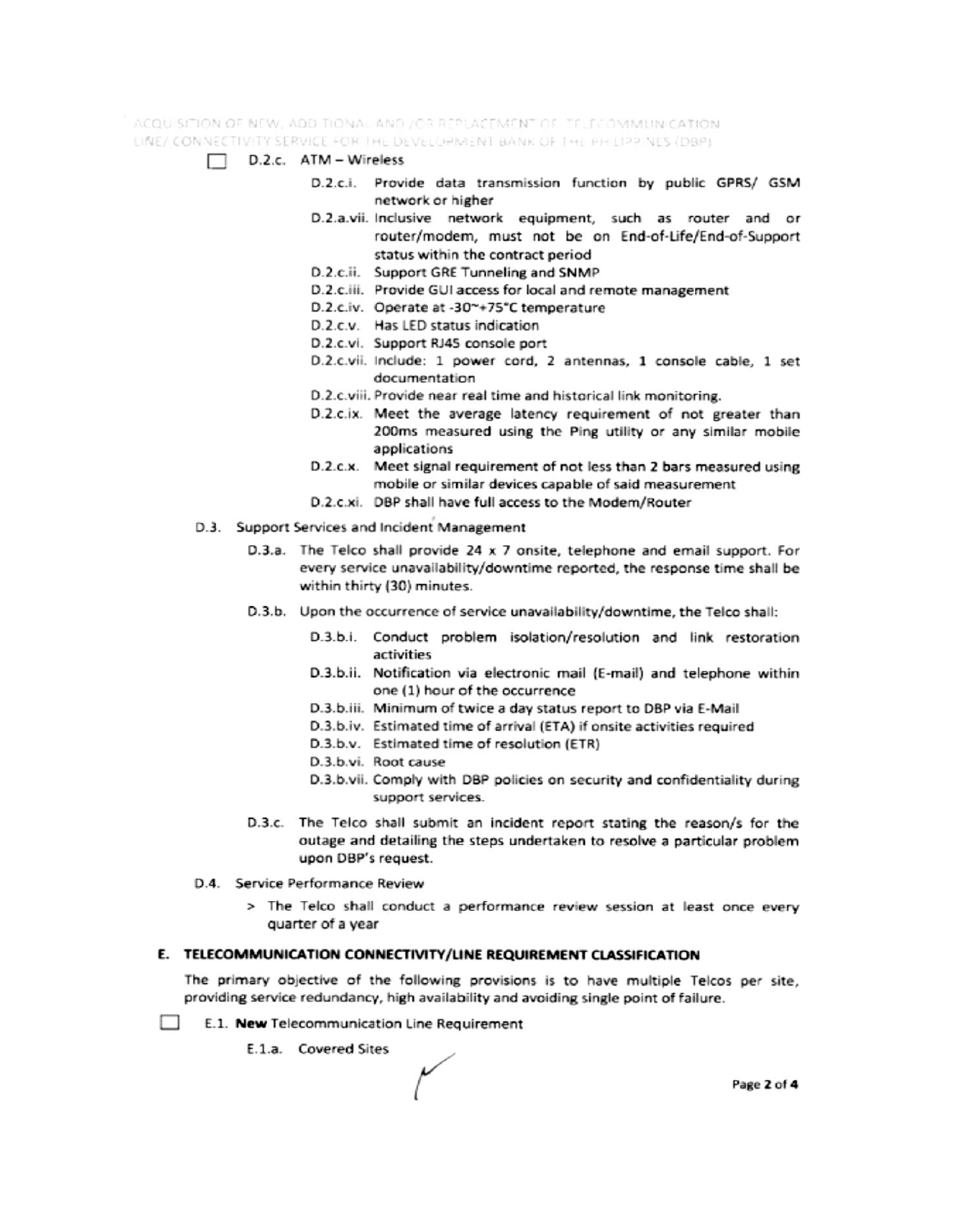ACQUISITION OF NEW, ADDITIONAL AND /OR REPLACEMENT OF TELECOMMUNICATION LINE/ CONNECTIVITY SERVICE FOR THE DEVELOPMENT BANK OF THE PHILIPPINES (DBP)

#### > New remotes sites

#### E.1.b. Telco Selection Criteria

- > Telecommunication Line for Branch Office
	- E.1.b.i. Two (2) different Telcos (Telco A and Telco B) shall be selected
	- E.1.b.ii. Telco A is the lowest (winning) provider
	- E.1.b.iii. Telco B is the second lowest provider
- > Telecommunication Line for Additional ATM Facility of a Branch Office
	- E.1.b.iv. The Telco must be different from the one which has the majority or most of the telecommunication connectivity services provided for the ATM/s of that Branch Office

#### E.2. Additional Telecommunication Line Requirement

- E.2.a. Covered Sites
	- > For existing sites with existing telecommunication line/s
- E.2.b. Telco Exception
	- > The Telco/s of the existing line/s servicing the site shall not be invited and will not be allowed to participate

#### √ E.3. Replacement Telecommunication Line Requirement

- E.3.a. Covered Sites
	- > For existing sites with existing telecommunication line/s
- E.3.b. Telco Exception
	- E.3.b.i. For Telco Redundancy Replacement
		- > The Telco of the existing line/s servicing the site including the one to be replaced shall not be invited and will not be allowed to participate
	- E.3.b.ii. Replacement for the Purpose of Telecommunication Line Capacity (Bandwidth) Upgrade
		- > The Telco of the other existing line/s servicing the site (i.e., other than the one to be replaced) shall not be invited and will not be allowed to participate
	- E.3.b.iii. For Wireless to Wired Facility Replacement
		- > The Telco of the other existing line/s servicing the site (i.e., other than the one to be replaced) shall not be invited and will not be allowed to participate

# F. DISCONTINUANCE OF SERVICE

DBP can opt to discontinue the service within the contract period without pre-termination fee/s, if the Telco provider fails to meet the required minimum availability of service, specified in item D.1, for three (3) consecutive months (3-strike rule)

#### **G. PAYMENT**

The payment shall be in a monthly basis every after the service acceptance.

Ν Page 3 of 4